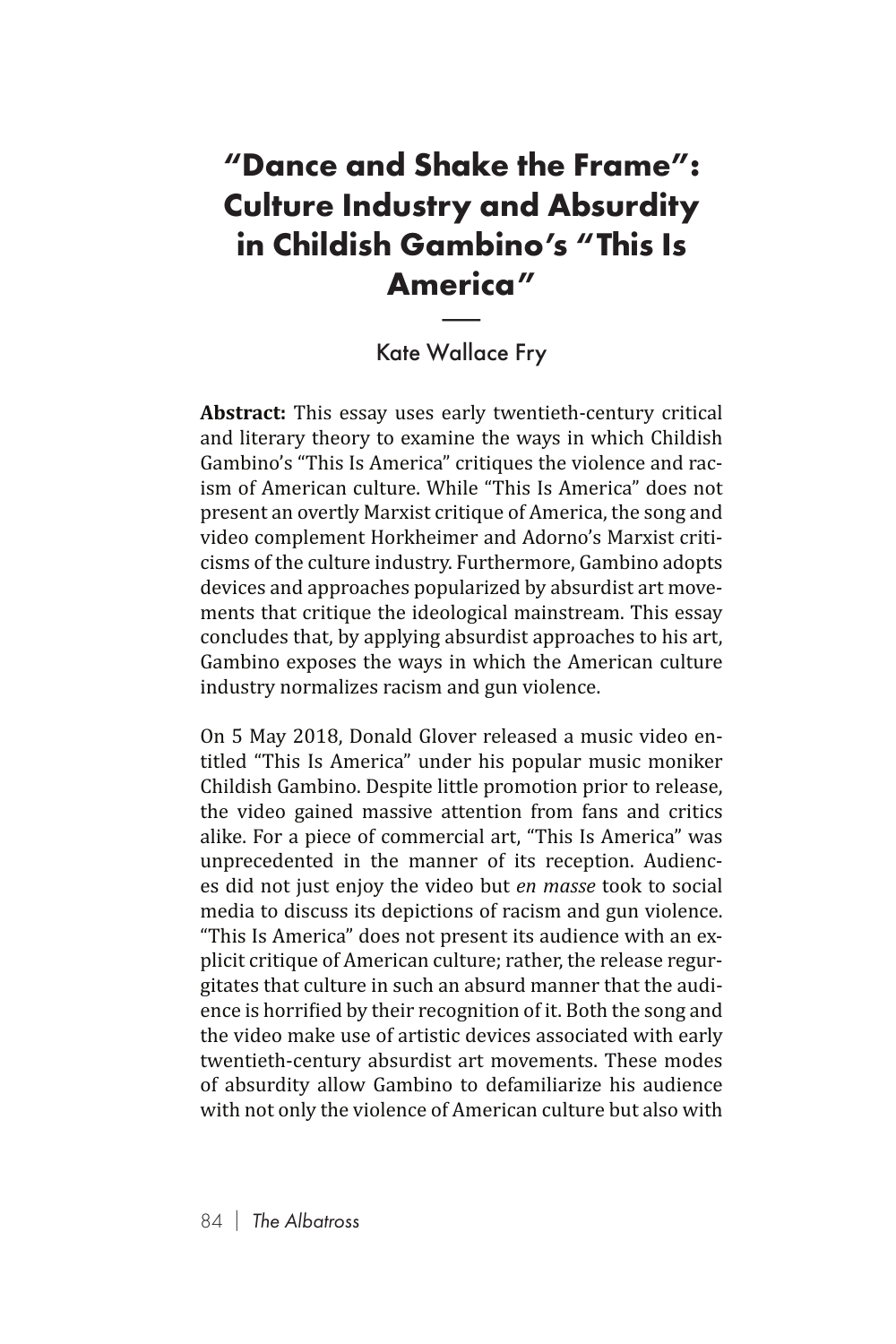the culture industry that normalizes that violence.

In their 1944 publication *Dialectic of Enlightenment*, Max Horkheimer and Theodor W. Adorno characterize the culture industry as a force of consistent homogeneity, perpetually refining the style of their artistic products until all culture "infect[s] everything with sameness" (Horkheimer and Adorno 1033). The culture industry is incapable of "struggle[ing] with tradition," a requirement of genuine style and criticism (1038). Horkheimer and Adorno do not consider the possibility of an art piece that could both be a product of mass media and resist it, as the production of self-criticism would not only be outside the industry's interests but also its capabilities. "This Is America" is undeniably a product of the culture industry and a successful one at that. Gambino is the definition of a pop culture superstar: he is not only a musician but an actor, comedian, writer, director, and DJ as well. "This Is America" dropped while Gambino was hosting an episode of *Saturday Night Live*, and it debuted at number one on the US Billboard Hot 100, one of only thirty-two songs ever to do so ("Here are the 32 Hits" n.p.). Thus, the video cannot be read as a work of "genuine art" in Horkheimer and Adorno's traditional Marxist perspective (1036).

That being said, Gambino appears to share Horkheimer and Adorno's suspicion towards the overwhelming sameness of the culture industry. The celebrity toyed with retiring from music after the release of his third album, *Awaken, My Love!* (2017). "There's nothing worse than like a third sequel, like a third movie and we're like, 'again?'" the artist told Huffington Post (Britton n.p.). "This Is America" was Gambino's return to music following *Awaken, My Love!*, and the song has a notably complex relationship to sameness. Underlying much of the musical styling and imagery of the video is a representation of how the culture industry appropriates black art and homogenizes it to ideological ends.

"This Is America" has two main melodies that each follow a popular aesthetic in mainstream hip hop. The melody that begins the song, and serves as intro and refrain, is sung by a gospel choir and accompanied by acoustic guitar (Gam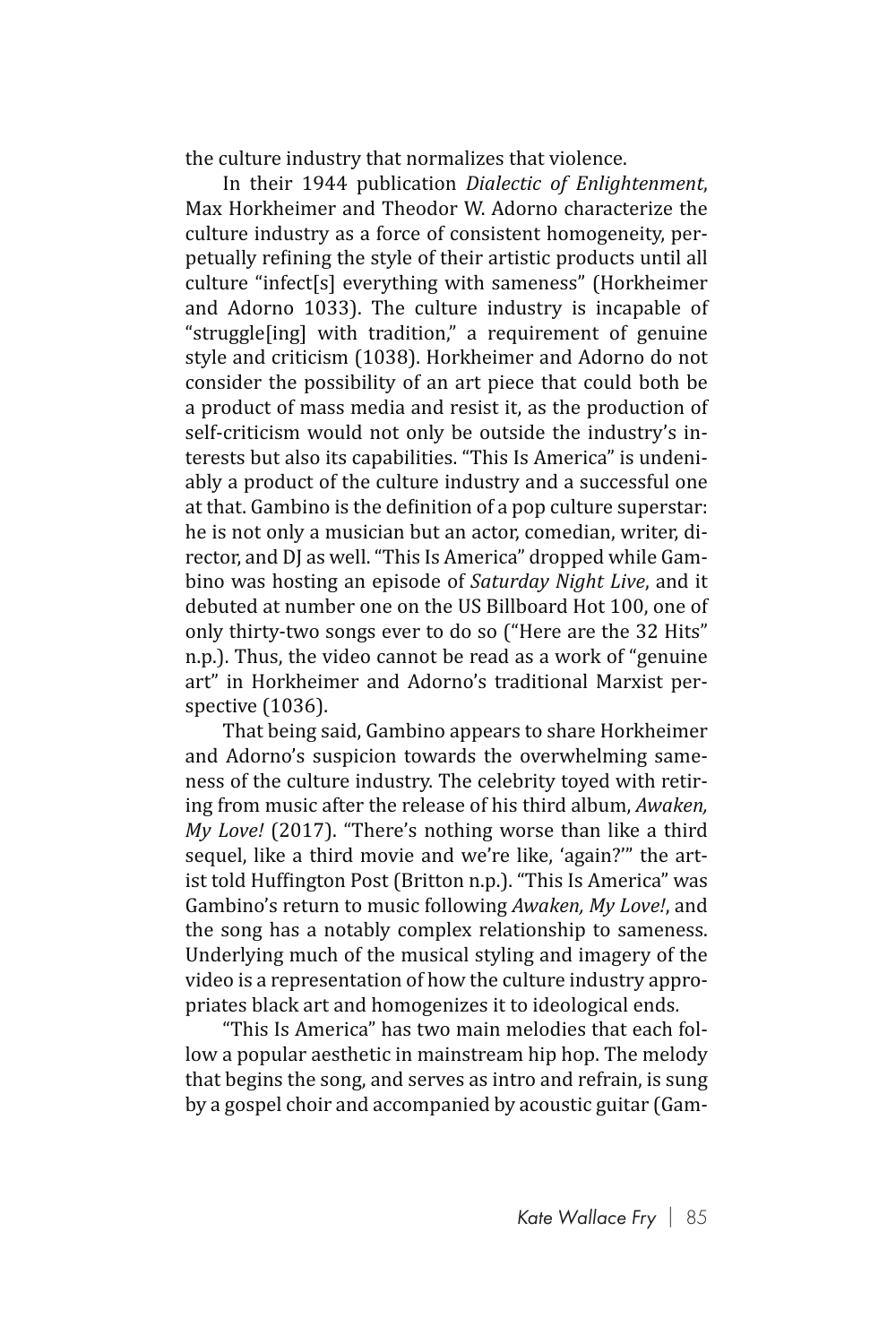bino 0:04). It follows a style of hip hop that blends with gospel, popularized by artists like Kanye West and Chance the Rapper ("Kanye deconstructed" 6:48–8:03). The second melody, which serves as both verse and chorus, uses a throbbing bass line and a triplet-flow (Gambino 0:52). Triplet rhythms are present in virtually every genre of music and have existed in a variety of rap sub-genres since the early eighties. This second melody replicates a hip hop subgenre called trap music ("How the triplet flow took over rap" 0:00–2:47). However, both of the melodies in "This Is America" are highly simplified replicants of the genres they invoke. They are only "gospel" or "trap" enough to evoke the style. Sterile and simplistic yet unmistakably stylish, they perfectly capture Horkheimer and Adorno's critique of style as overproduced and repetitive. Neither of these recreations critique the genres themselves but rather the culture industry's involvement with and consumption of them.

The polished aesthetic of these melodies demands a passive listening. They are so ubiquitous, and Gambino brings so little that is new to them, the audience cannot actively engage with the melodies. However, it is this very passivity that Gambino appropriates in "This Is America." While in isolation, the melodies are pleasant and easy to listen to, together they begin to create a resemblance of the autonomous modernist art works so admired by Horkheimer and Adorno for their resistance to the culture industry (Leitch et. al, 1032). The juxtaposition between the two melodies is jarring and absurd. Gambino furthers this disharmony by using a fast, dramatic pivot whenever the gospel refrain gives way to the verse. In the video, this pivot is where the gunshots occur (Gambino 0:52, 1:56). Even in the radio version, wherein the gunshots are edited out, the pivot remains violent and uncomfortable to the listener.

In this way, "This Is America" is the sonic equivalent of a Dadaist collage. Like Dada, one of the seminal absurdist European art movements of the early twentieth century, the song recreates aesthetic only to grate at the aesthetic sensibilities of its audience. "At its core, Dadaism is an art movement that throws into the face of art consumers—an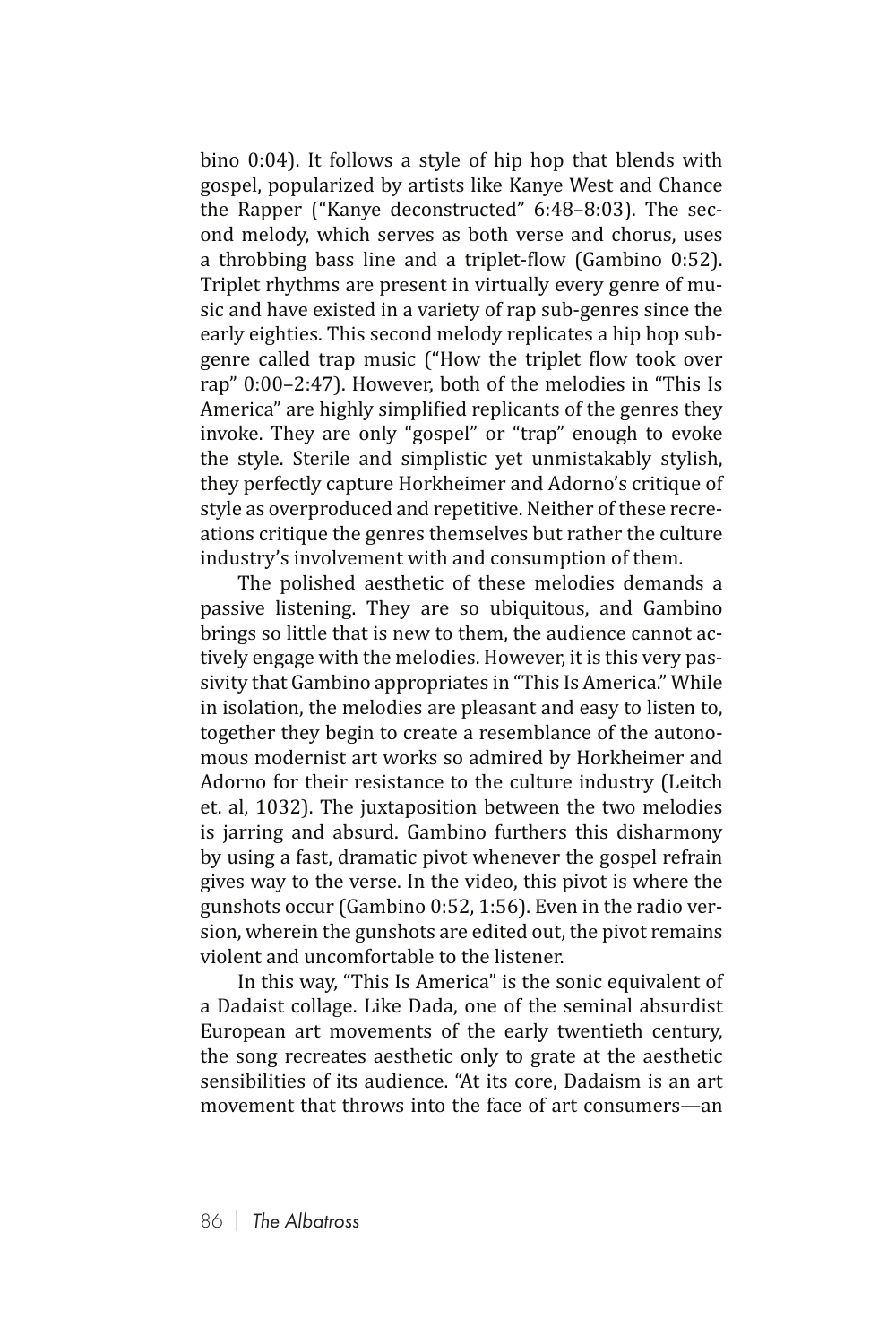apt description, since this was the era when mass-produced consumer products were beginning to flood Western culture—provocative questions," writes art critic Peter Letzelter-Smith; "These queries are delivered via the juxtaposition of iconic works of art or everyday consumer items with absurd additions or deconstructions" (Letzelter-Smith n.p.). The absurd pivots in "This Is America" repurpose the everyday aesthetics of mainstream rap, making its audience uncomfortably aware of the consumerist nature of the culture industry's art.

The music video for "This Is America" is even more explicit in using the absurd. Visually, "This Is America" is awash with violence of the American contemporary: shootings, police cars, a church massacre, frantic crowds, and cellphone filming. All of these images carry heavy material and symbolic meaning for America, particularly for black America, in 2018. Yet, alongside the recognizable is the cryptic: a hooded figure on a white horse, abandoned vintage cars, several stray chickens, and a generally unclear sense of narration. If the song itself is in the spirit of Dada, the video is Theatre of the Absurd. The video certainly fits Martin Esslin's description of absurd theatrics as "a bewildering experience, a veritable barrage of wildly irrational, often nonsensical goings-on" (3). Gambino's character in "This Is America" has a certain likeness to Clov from Samuel Beckett's *Endgame*, with his staggering movements, changing moods, and constant lighting and discarding of cigarettes. The manner in which he switches from dancing to violence confuses the audience. Are we meant to condone his murder or empathize with his joy? Gambino's character fits Esslin's definition of all absurd protagonists as a "living riddle" (13). While "This Is America" certainly engages with a political reality, the video channels the unreality of the absurd in that it "[puts the audience] into suspense as to what the [text] may mean" (12).

In this way, while "This Is America" is in a film medium, it disrupts the ideological function of the film industry, defined by Adorno and Horkheimer as "den[ying] its audience any dimension which might roam free in imagination"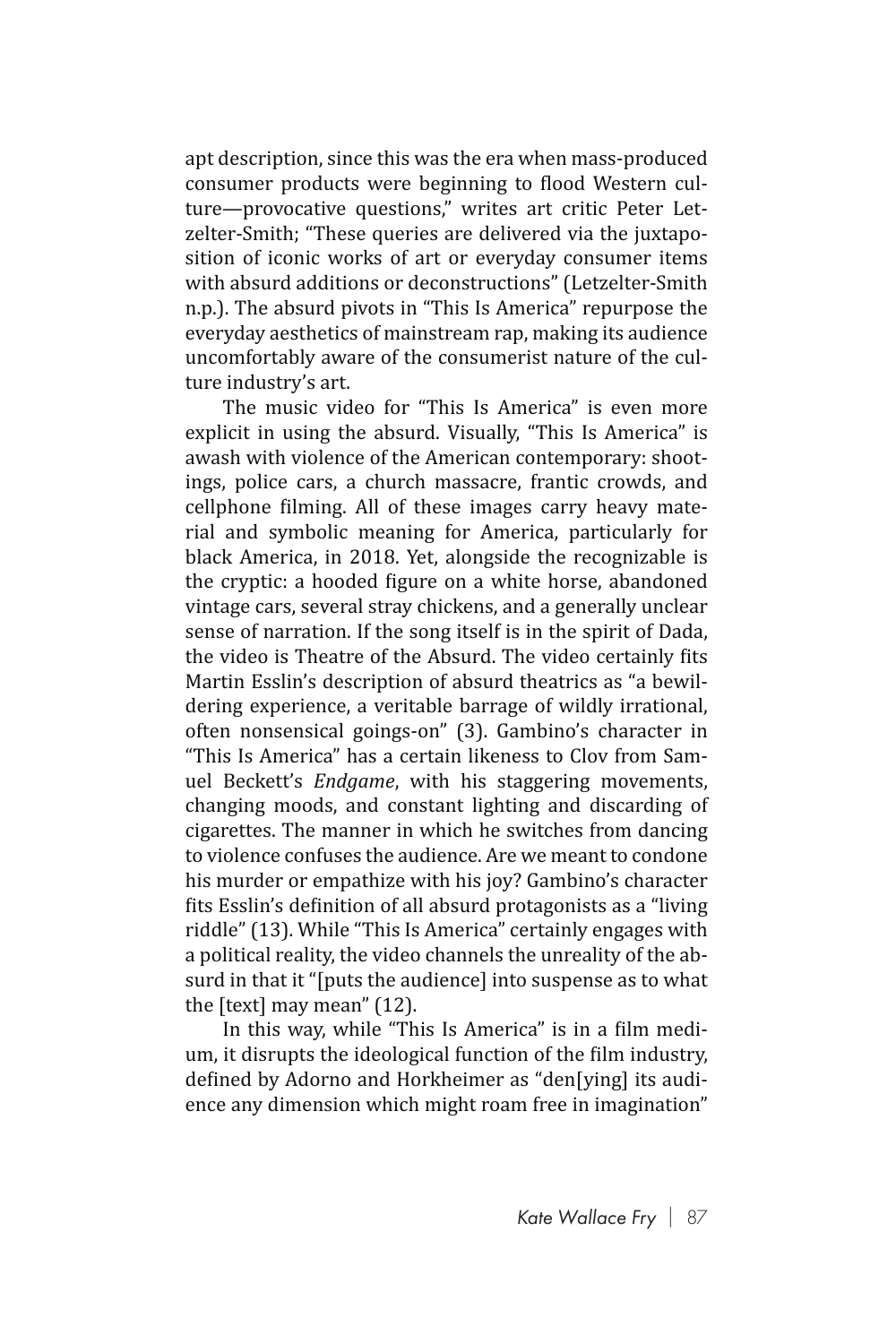(1037). Unlike the films described in *Dialectic of Enlightenment*, our reality is not "a seamless extension" of the world portrayed in "This Is America" (1036). If the video were to stylize itself using realism, it would not have been anywhere near as effective a representation of American culture. Realist depictions of suffering risk perpetuating a glorification of endurance, a kind of defeatism distilled within ideology (1044). Instead, the absurdism of the video alienates the viewer enough that they can begin to examine the ties between Gambino's video and mass culture without having to "identify the film directly with reality" (1036). Theatre of the Absurd performs a similar function, according to Esslin: "while the happenings on the stage are absurd, they yet remain recognizable as somehow related to real life with its absurdity, so that eventually the spectators are brought face to face with the irrational side of their existence" (5). Where absurd plays are sometimes referred to as "anti-plays," "This Is America" can be seen as an "anti-music video."

However, unlike the absurd playwrights, Gambino works to unveil irrationality hidden within existence under a racist mass culture. While he adopts the modes of the absurd, they are in the pursuit of exposing the paradoxical quality of American culture's violence and racism. The chaotic universe of "This Is America" is an unreality; and yet, as unmistakable as its title, it is a portrait of American mass culture. The excruciating tension between the dancing and the violence of the video demonstrates the tense existence of blackness within the American culture industry: the ways in which black bodies are simultaneously fetishized and feared, the ways in which black culture is venerated while black people become the subjects of violence, and the paradoxical fascination and distrust on the part of white consumers when presented with images of the racialized other.

There is a moment of silence in the music video that is edited out of the song's radio edit. In the middle of dancing, Gambino raises his arm as if to shoot—not a gun but his fingers in the shape of a gun (Gambino 2:40–2:43). The music stops and the children, dancing just moments before, run from him (2:43–2:45). He is motionless for a mo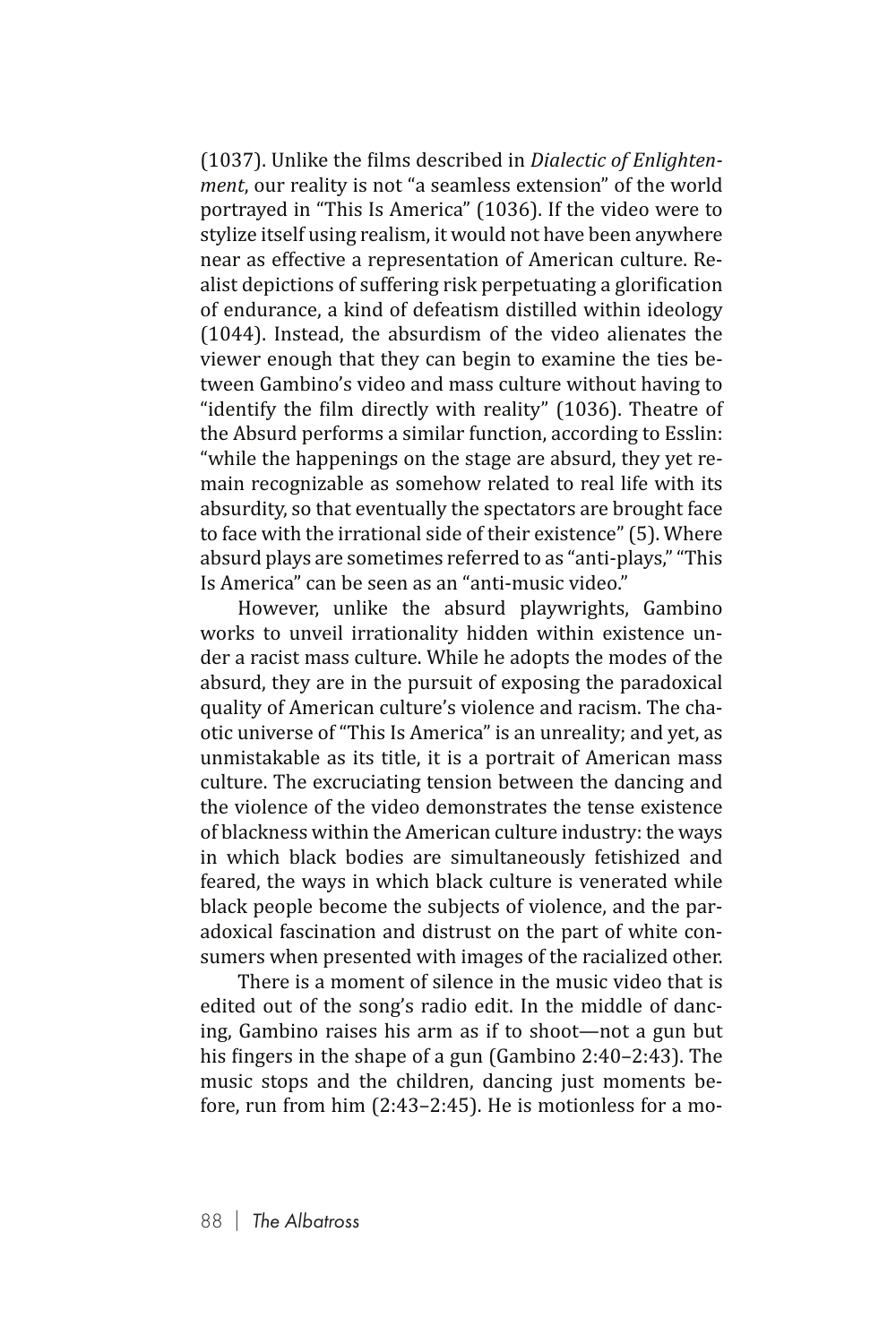ment, arms outstretched, body limp with some emotion we can recognize but not name (2:45–2:55). Then he lights a cigarette (2:55–3:00). Absurdist artworks "neither … directly represent the catastrophe, nor … remain silent about it, but … prob[e] the intervals between silence and speech, between thought and incomprehensibility" (Huebert 6). Amidst the horror of the shootings and the joy of the dancing, which are blended together almost seamlessly in the video, Gambino's silence appears less a moment of reflection and more an expression of exhaustion. In a culture in which acts of violence and racism have become a normalized component of its media consumption, and in which the culture industry produces these medias to be ever more passive and encompassing, exhaustion is possibly the most human response. Not unlike Adorno's famously misunderstood quote, "to write poetry after Auschwitz is barbaric," Gambino's silence represents a moment in which art has become impossible.

The power of absurdity is its ability to render meaning from actions that should, under normal circumstances, be read as nonsense. "This Is America" does not depict a logical, composed reality but a distortion of it. However, as Esslin notes, "The onslaught of unconventional logic and unilinear conceptual thinking in the Theatre of the Absurd … constitutes an earnest endeavor to penetrate to deeper layers of meaning and to give a truer,… more complex, picture of reality in avoiding the simplification which results from leaving out all the undertones, overtones, and inherent absurdities and contradictions of any human situation" (10–11). Thus, the absurdity in "This Is America" does the double work of not only exposing the absurd normalization of a violent mass culture but also the culture industry which made that normalization possible.

## **Works Cited**

- Britton, Luke Morgan. "Donald Glover's 'Last' Childish Gambino Album—Everything We Know so Far." *NME*, 14 June 2018, www.nme.com/blogs/nme-blogs/new-childish-gambino-album-donald-glover-last-record-2311834. Accessed 3 Dec. 2018.
- Esslin, Martin. "The Theatre of the Absurd." *The Tulane Drama Review*, vol. 4, no. 4, 1960, pp. 3–15. www.jstor.org/stable/1124873. Accessed 19 Jan. 2019.